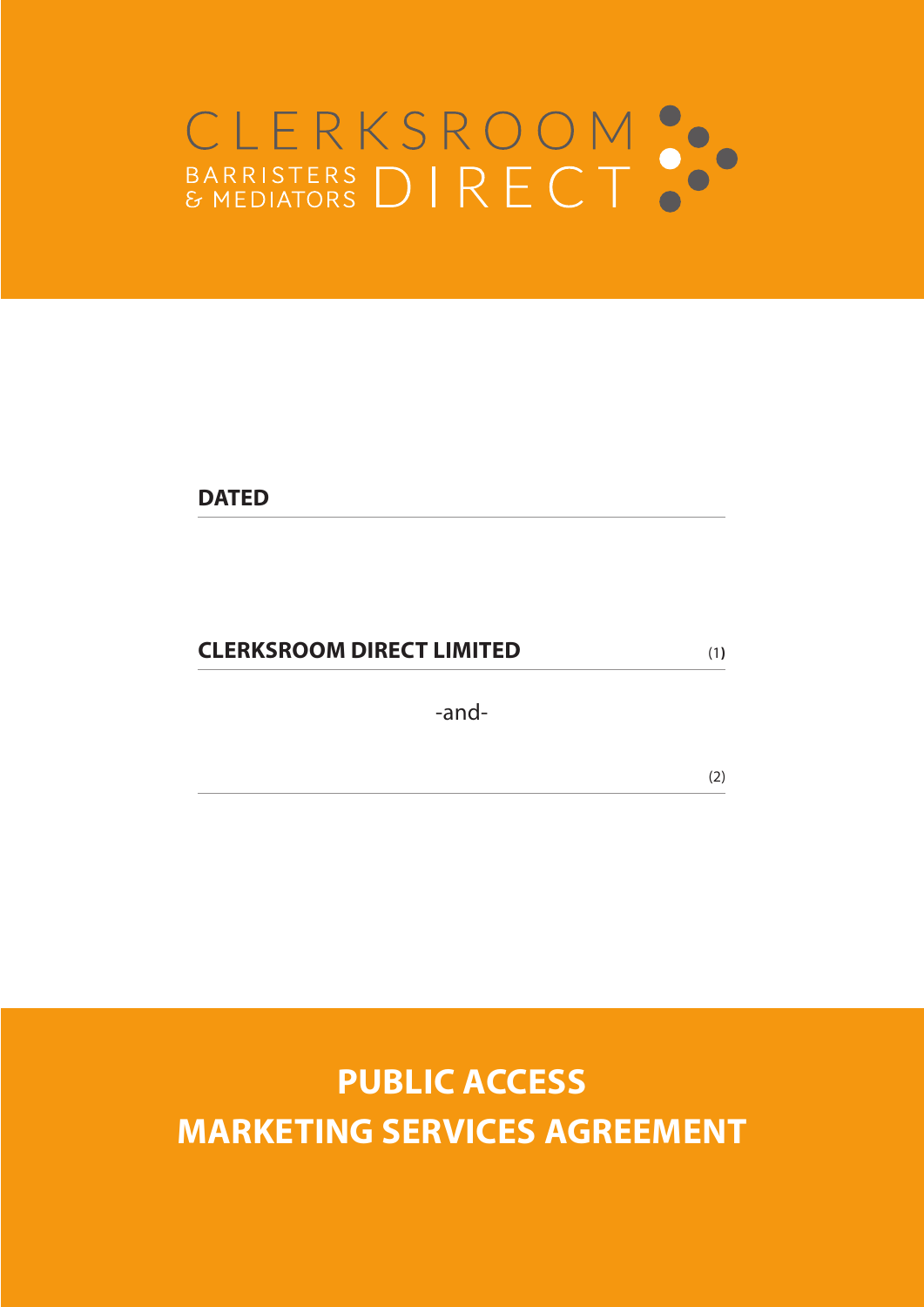## (1) **CLERKSROOM DIRECT LIMITED**,

a company incorporated in England and Wales under registration

number 9338685 whose registered office is at Equity House,

Blackbrook Park Avenue, Taunton, TA1 2PX

("**Clerksroom Direct**"); and

(2)

a company incorporated in England and Wales

under registration number

whose registered office is at a set of the set of the set of the set of the set of the set of the set of the set of the set of the set of the set of the set of the set of the set of the set of the set of the set of the set

[*or as the case may be*] (the "**Supplier**")

collectively, "**the Parties**".

### **WHEREAS:**

- (1) The Supplier provides advertising, marketing, web-based or other services designed to encourage public access clients to instruct barristers pursuant to the Public Access Rules, and
- (2) In consideration for the benefit of such services, Clerksroom has agreed to pay the Supplier a fee to be calculated in accordance with the provisions of this Agreement.

<u> 1989 - Johann Barbara, martin amerikan basal da</u>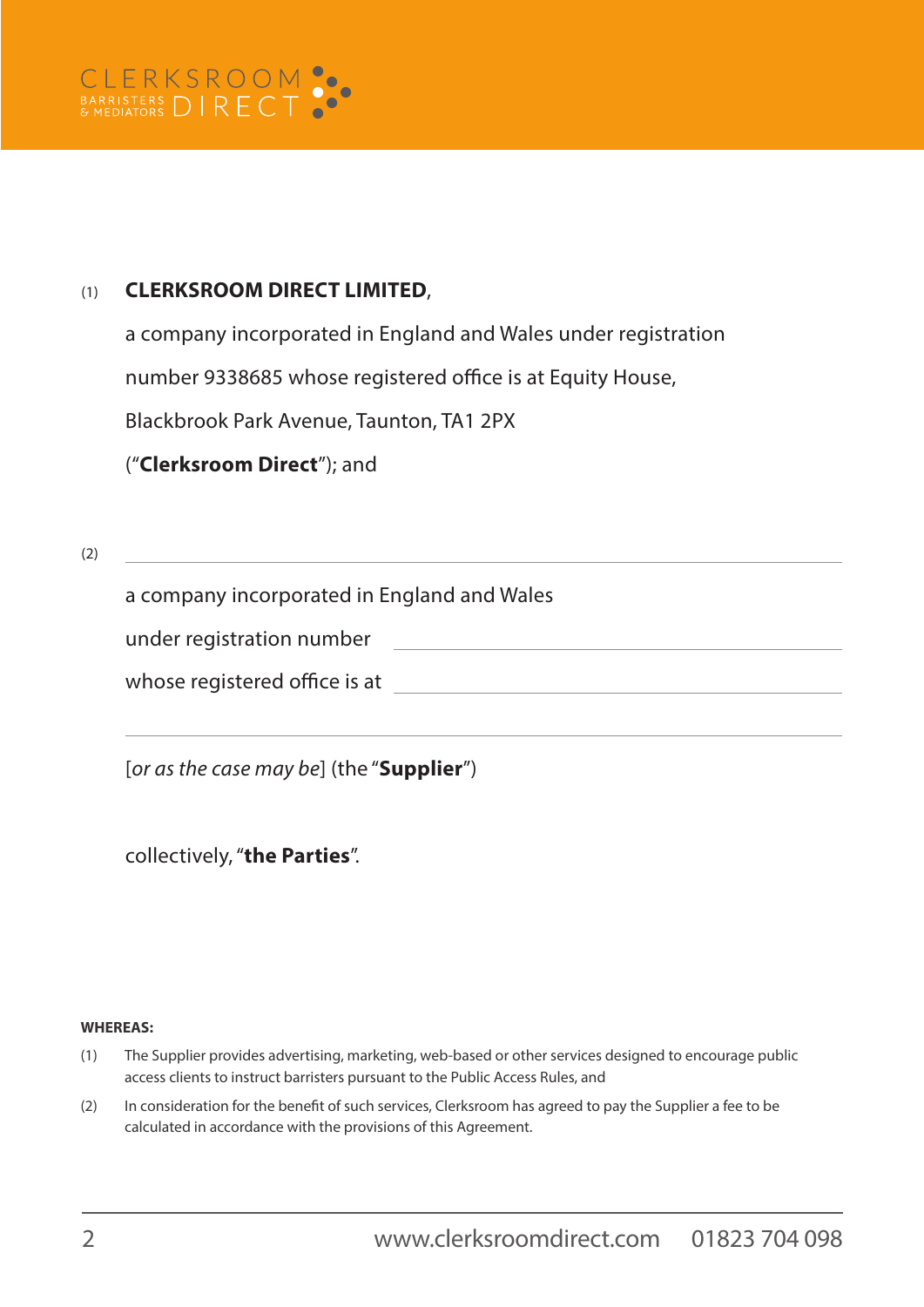### **NOW IT IS AGREED** as follows:

### **1. Definitions**

In this agreement the following words and expressions have the following meanings:

- 1.1. "**Administration Fee**" means the fee in respect of administration, including without limitation management costs, book-keeping and accountancy charges, credit or debit card processing costs, bank charges, costs incurred in relation to the operation of the Client Account and the Escrow Account and any other third party costs, marketing, and I.T. costs paid by the public access client to Clerksroom Direct, such fee being paid separately from and in addition to the fee paid by the public access client to the barrister;
- 1.2. "**Code of Conduct**" means the Code of Conduct and the guidance contained in the Bar Standards Board Handbook as current from time to time;
- 1.3. "**Client Account**" means the designated client account operated by Lloyds Bank to receive public access client funds pending completion of work by the barrister;
- 1.4. "**Database**" means the database of public access clients and barristers compiled by Clerksroom Direct relating to the use of the Website;
- 1.5. "**Escrow Account**" means the segregated bank account operated by BARCO through its escrow service to receive public access client funds pending completion of work by the barrister;
- 1.6. "**Fee**" means the fee payable pursuant to clause 5;
- 1.7. "**Intellectual Property Rights**" means patents, registered designs, design right, copyright, database rights, registered trade marks, unregistered trade marks, applications for registered intellectual property, knowhow and other confidential information and all other intellectual property protection wherever in the world enforceable;
- 1.8. "**Portal**" means the Supplier's unique URL and dedicated entry point to the Website;
- 1.9. "**public access client**" means a lay client, other than a licensed access client, who has not also instructed a solicitor or other professional client as defined by the Public Access Rules;
- 1.10. "**Public Access Rules**" means the rules applying to barristers undertaking public access work contained within the Code of Conduct;
- 1.11. "**Services**" means advertising, marketing, web-based or other services designed to encourage public access clients to instruct barristers;
- 1.12. "**Website**" means the website located at www.clerksroomdirect.com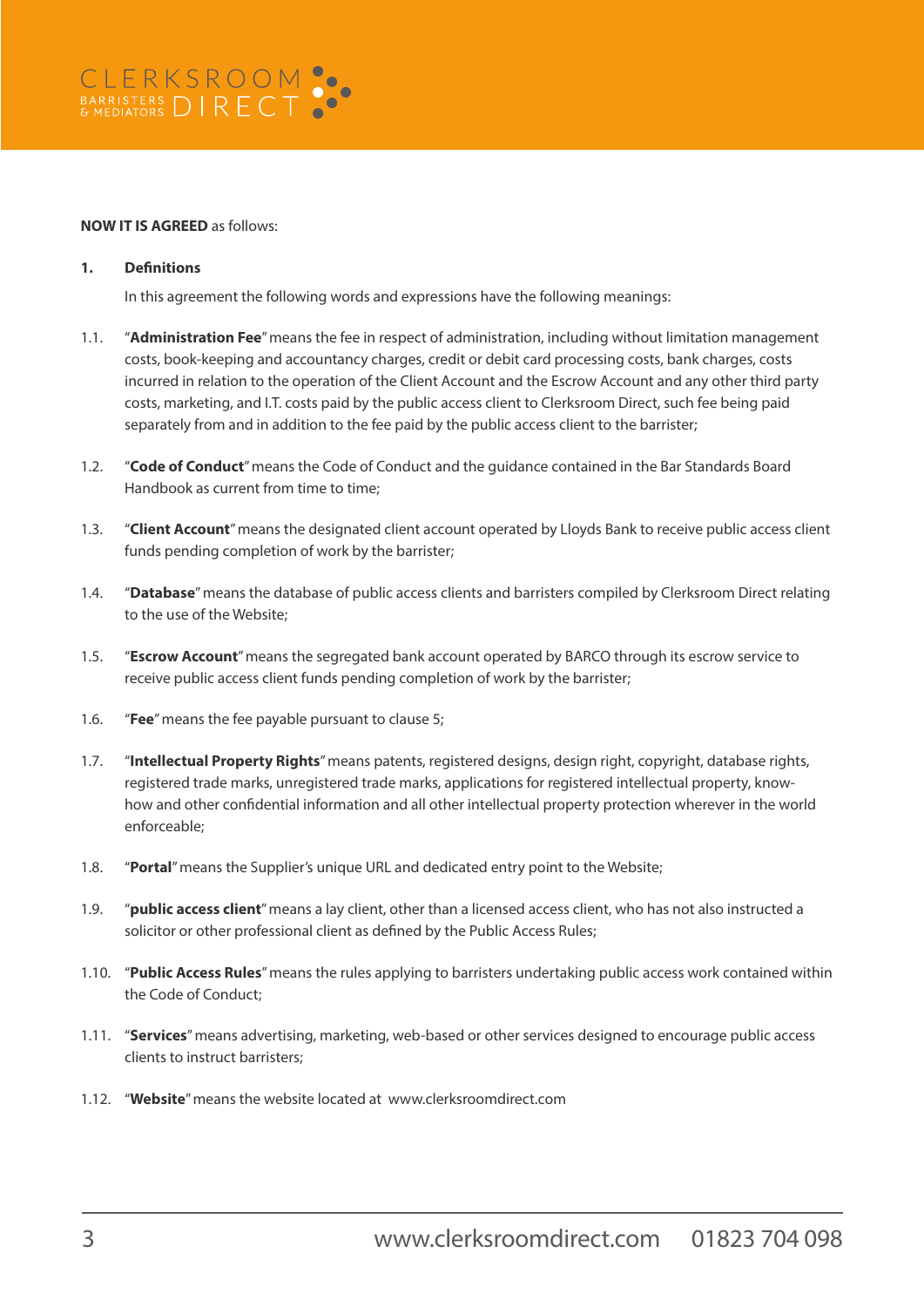### **2. Interpretation**

In this agreement:

- 2.1. The index and clause headings are inserted for ease of reference only and do not affect interpretation of the agreement.
- 2.2. A reference to a clause is a reference to a clause of this agreement.
- 2.3. Words importing one gender shall be construed as importing any other gender.
- 2.4. Words importing the singular shall be construed as importing the plural and vice versa.

### **3. The Obligations of the Supplier**

- 3.1. The Supplier agrees:
- a) To provide the Services;
- b) To direct public access clients to the Website; and
- c) To ensure that public access clients are registered through the Portal.

### **4. The Obligations of Clerksroom Direct**

- 4.1. Clerksroom Direct agrees:
- a) To provide effective administration in accordance with the Code of Conduct and the Public Access Rules;
- b) To pay the Fee in accordance with the provisions of clause 5, and
- c) To provide a monthly report to the Supplier containing details of (i) public access clients registered through the Portal; (ii) fees paid into the Client Account and into the Escrow Account relating to public access clients registered through the Portal; (iii) fees released from the Client Account and from the Escrow Account to Clerksroom relating to public access clients registered through the Portal; (iv) fees due to the Supplier.

### **5. Terms of payment**

- 5.1. Clerksroom Direct agrees to pay the Supplier [ ]% of Administration Fees received by Clerksroom Direct relating to public access clients registered through the Portal.
- 5.2. The fees payable under clause 5.1 shall be paid to the Supplier within 3 working days of the receipt by Clerksroom Direct of Administration Fees.

### **6 The Acknowledgments of the Supplier**

- 6.1. The Supplier acknowledges:
- a) Clerksroom Direct provides administration for public access work put through the Portal and does not provide administration by telephone, email, fax, letter or any other form of communication outside the Website;
- b) The fee is not payable until it is cleared through the card payment system, the banking system or released as cleared funds from an Escrow account to Clerksroom Direct and the release of the fee is conditional upon the completion of the work by the Barrister;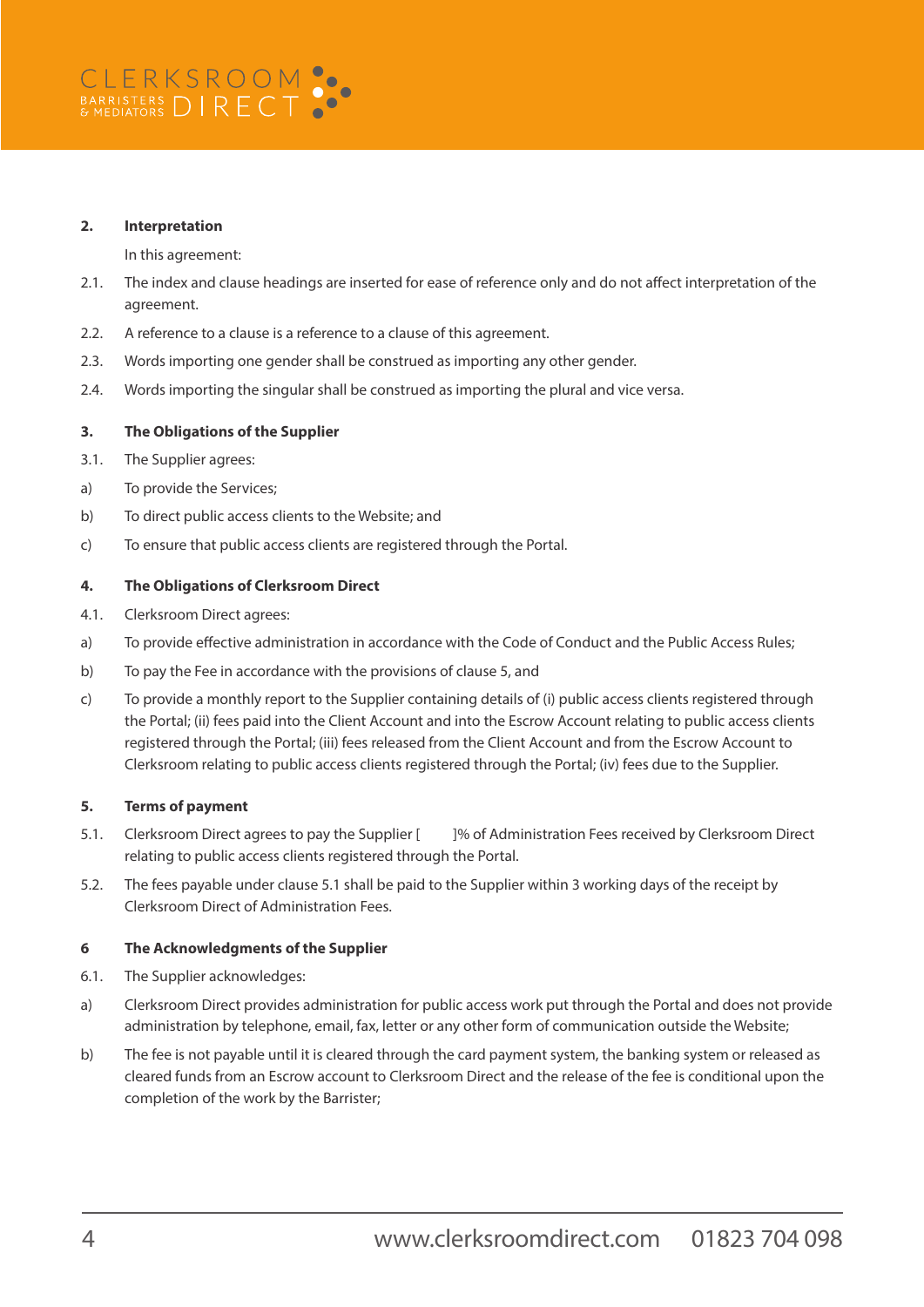- c) Whilst this normally takes 3 working days, Clerksroom Direct has sole discretion as to the date of the release of the Administration Fee from the Client Account or the Escrow Account;
- d) All of the Intellectual Property Rights subsisting in or relating to the Website, the Portal and the Database are and shall remain the sole property of Clerksroom Direct.

### **7. Term**

7.1. This Agreement shall come into force when it has been signed on behalf of both Parties.

### **8. Relationship**

8.1. Both Parties hereby confirm that this Agreement does not constitute either of them the agent, partner or employee of the other and neither Party shall act or describe itself as the agent, partner or employee of the other, nor shall it make or represent that it has authority to make any commitments on the other's behalf.

### **9. Termination**

- 9.1. Either Party may terminate this agreement by giving not less than 12 months' notice at any time, such notice to be given in accordance with clause 12.1.
- 9.2. This agreement may be terminated with immediate effect by either party giving notice to the other if that other party passes a resolution for winding up or a court makes an order to that effect or that other party is declared insolvent or makes an arrangement or composition with its creditors or a liquidator, receiver, administrator, manager or similar officer is appointed over any of their assets.

### **10. Entire Agreement**

10.1. The terms of this agreement constitute the entire understanding and agreement between the Parties and no reliance is to be placed by either Party on any statement or representation including pre-contractual representations except as expressly set out in this agreement.

### **11 Severability**

11.1. If at any time any provision of this agreement is or becomes or is adjudicated by any court of competent jurisdiction to be illegal, invalid or unenforceable in any respect, this shall not affect or impair the legality, validity or enforceability of any other provision of this agreement.

### **12. Notices**

12.1. Any notice required to be given under this Agreement shall be sent by electronic mail to the other Party's last known email address and shall be deemed to have been made on the day and at the time on which the communication is delivered to the other party's electronic mailbox.

### **13 Governing Law**

13.1 This agreement shall be governed by and construed in accordance with the laws of England and Wales and the Parties submit to the non-exclusive jurisdiction of the High Court of England and Wales.